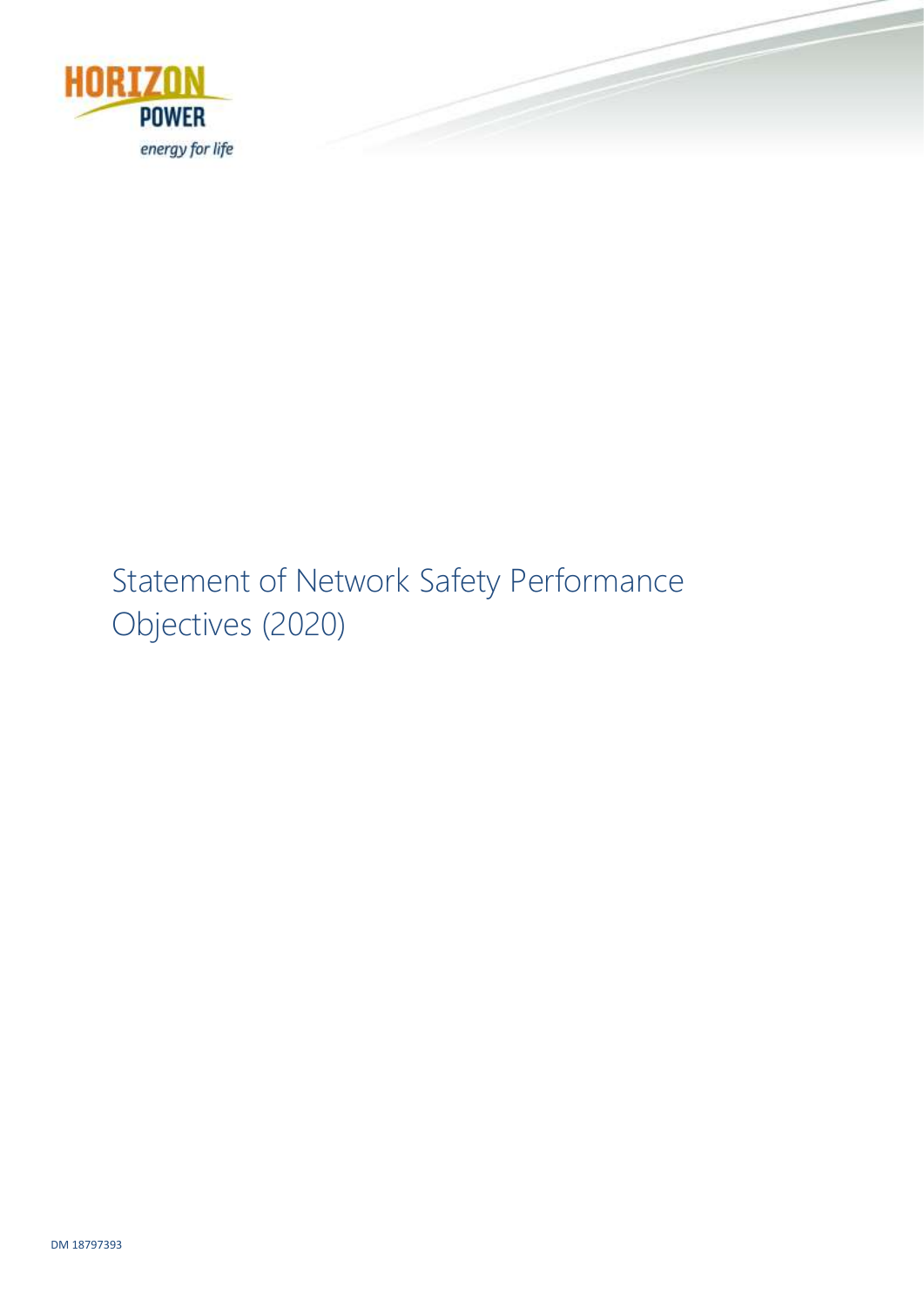

Network Safety Performance Objectives (2020)

## Context & Purpose

The Horizon Power Network Safety Objectives (2020) (Objective Statement) has been prepared for each of the network safety performance incident types detailed in Regulation 30 and in accordance with the requirements set out in Regulation 31 of the Electricity (Network Safety) Regulations 2015.

This Objective Statement sets out the objectives in relation to the maximum number of incidents expected to occur, and covers financial years 2020/21 to 2023/2024.

## Objective Establishment

Horizon Power has applied a causal forecasting – input-output methodology to the majority of the network safety performance incident types, with the exception of property damage (Regulations r. 30(1) (b) and r.30 (1) (c)). This method is well suited to Horizon Power as:

- 1. It can assess all historical Network Safety Performance Incidents
- 2. It allows the level of confidence in historical data quality to be factored into forecasts via a smoothing parameter which can assign greater weight to more recent network safety performance data
- 3. It is a best practice approach to forecasting, utilising an underlying mathematical model known as a "Multiplicative Damped Trend"

Where possible, Horizon Power incorporates industry statistics as a benchmark against which reasonable Objectives can be set. Network performance against these Objectives is then used in the Asset Management Planning process, which provides a risk-based framework for identifying and planning the capital and operational works.

#### Objective Statement

This Objective Statement provides the objectives that Horizon Power will strive to achieve in the maintenance and operation of its network.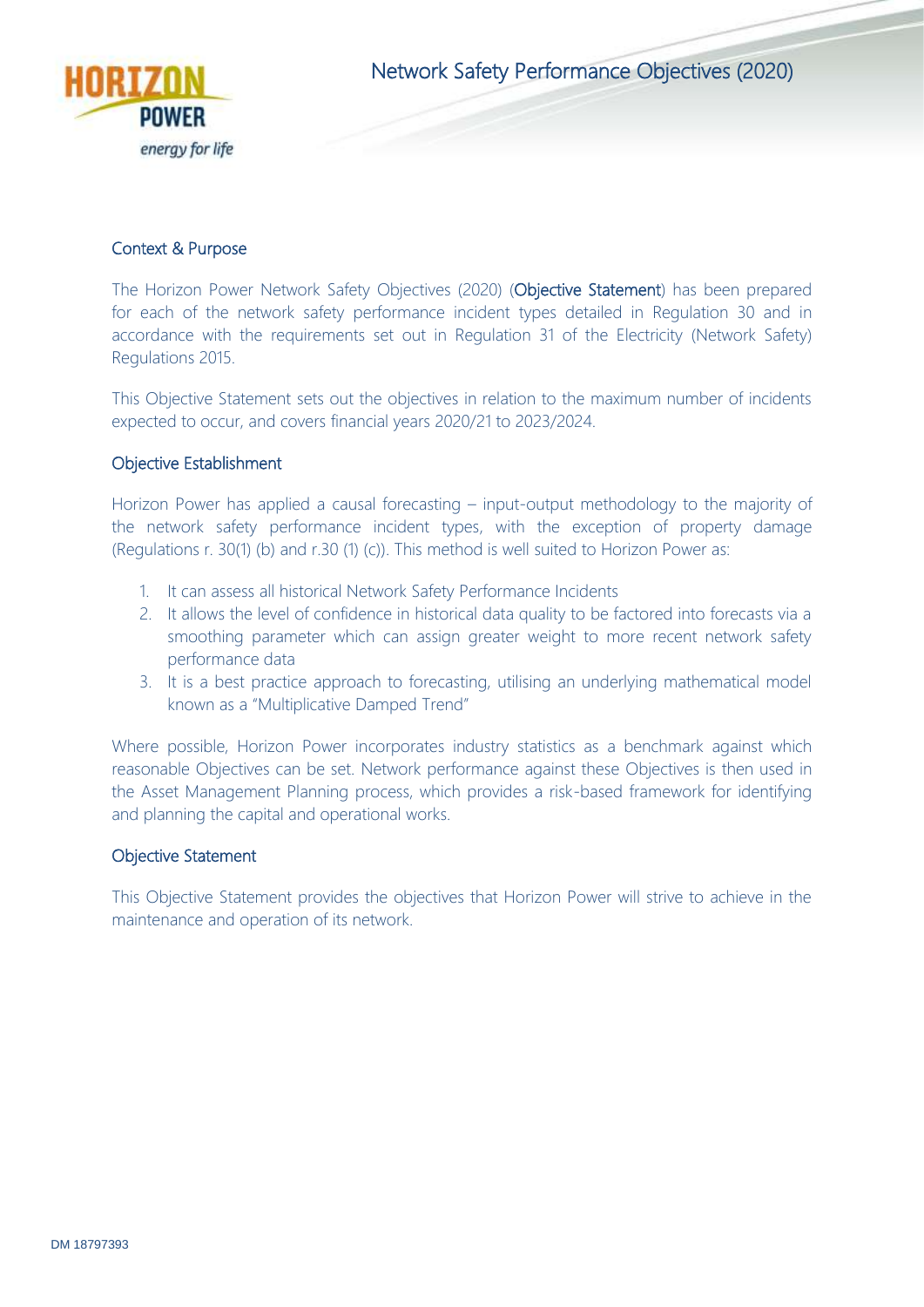

Network Safety Performance Objectives (2020)

|                                                          |                                                         | Network Safety Performance Objectives |                |                  |                             |
|----------------------------------------------------------|---------------------------------------------------------|---------------------------------------|----------------|------------------|-----------------------------|
|                                                          | <b>Network Safety Performance Incidents</b>             | 2020/21                               | 2021/22        | 2022/23          | 2023/24                     |
| 30(1)(a)                                                 | <b>Total Electric Shock</b>                             | 0                                     | 0              | $\overline{0}$   | 0                           |
|                                                          | Person - No Injury                                      | 0                                     | 0              | $\Omega$         | 0                           |
|                                                          | Person - Injury                                         | 0                                     | ${\cal O}$     | $\mathcal O$     | ${\cal O}$                  |
|                                                          | Person - Death                                          | 0                                     | 0              | $\overline{O}$   | 0                           |
|                                                          | Livestock - Death                                       | 0                                     | 0              | 0                | 0                           |
| 30(1)(b)                                                 | Total Property Damage (Not Fire)                        | $\overline{0}$                        | $\mathbf 0$    | $\mathbf{0}$     | $\mathbf 0$                 |
| 30(1)(c)                                                 | Total Property Damage (Fire)                            | $\overline{0}$                        | $\mathbf{0}$   | $\overline{0}$   | $\overline{0}$              |
|                                                          | Distribution Network Safety Performance Incidents       |                                       | Objectives     |                  |                             |
| 30(1)(d)                                                 | <b>Total Network Pole Fire</b>                          | 9                                     | 6              | $6\phantom{1}6$  | 6                           |
| 30(1)(e)                                                 | <b>Total Conductor Clashing</b>                         | $\overline{4}$                        | 4              | $\overline{4}$   | 4                           |
| 30(1)(f)                                                 | Total Unassisted Pole Failure <sup>1</sup>              | $\overline{7}$                        | 7              | 7                | $\overline{7}$              |
|                                                          | Wood (Population: 15,627)                               | $\overline{c}$                        | $\overline{c}$ | $\overline{c}$   | $\mathcal{L}_{\mathcal{L}}$ |
|                                                          | Steel (Population: 40,247)                              | 5                                     | 5              | 5                | 5                           |
|                                                          | Concrete (Population: 338)                              | 0                                     | 0              | $\overline{O}$   | 0                           |
|                                                          | Fibreglass (Population: 1)                              | 0                                     | 0              | $\overline{O}$   | $\mathcal O$                |
|                                                          | Other (Population: 133)                                 | 0                                     | 0              | $\Omega$         | 0                           |
| 30(1)(g)                                                 | <b>Total Unassisted Conductor Failure</b>               | 10                                    | 10             | 10               | 10                          |
| 30(1)(h)                                                 | Total Unassisted Stay Wire Failure                      | 8                                     | 8              | 8                | 8                           |
| 30(1)(i)                                                 | <b>Total Unassisted Cable Failure</b>                   | 20                                    | 20             | 20               | 20                          |
| 31(3)                                                    | <b>Total All Materials Unassisted Pole Failure Rate</b> | 1.25                                  | 1.25           | 1.25             | 1.25                        |
|                                                          | Wood x 10,000 p.a.                                      | 7.25                                  | 1.25           | 1.25             | 1.25                        |
|                                                          | Steel x 10,000 p.a.                                     | 7.3                                   | 7.3            | 7.3              | 7.3                         |
| <b>Transmission Network Safety Performance Incidents</b> |                                                         |                                       | Objectives     |                  |                             |
| 30(1)(d)                                                 | <b>Total Pole Fire</b>                                  | $\overline{0}$                        | $\overline{0}$ | $\overline{0}$   | $\mathbf 0$                 |
| 30(1)(e)                                                 | Total Conductor Clashing <sup>2</sup>                   | $\overline{0}$                        | $\overline{0}$ | $\overline{0}$   | $\overline{0}$              |
| 30(1)(f)                                                 | <b>Total Unassisted Pole Failure</b>                    | $\overline{0}$                        | $\overline{0}$ | $\overline{0}$   | $\mathbf 0$                 |
|                                                          | Wood                                                    | 0                                     | 0              | 0                | 0                           |
|                                                          | <b>Steel</b>                                            | N                                     | O              | $\Omega$         | 0                           |
|                                                          | Other                                                   |                                       | 0              | $\left( \right)$ | 0                           |
| 30(1)(g)                                                 | <b>Total Unassisted Conductor Failure</b>               | $\overline{0}$                        | $\overline{0}$ | $\Omega$         | $\overline{0}$              |
| 30(1)(h)                                                 | Total Unassisted Stay Wire Failure <sup>3</sup>         | 0                                     | 0              | 0                | $\overline{0}$              |
| 30(1)(i)                                                 | <b>Total Unassisted Cable Failure</b>                   | $\overline{0}$                        | $\overline{0}$ | $\overline{0}$   | $\overline{0}$              |
| 31(3)                                                    | <b>Total Unassisted Pole Failure Rate</b>               | $\overline{0}$                        | $\overline{0}$ | $\overline{0}$   | $\overline{0}$              |
|                                                          | Wood x 10,000 p.a.                                      | 0                                     | $\overline{O}$ | 0                | 0                           |
|                                                          | Steel x 10,000 p.a.                                     | 0                                     | 0              | $\left( \right)$ | 0                           |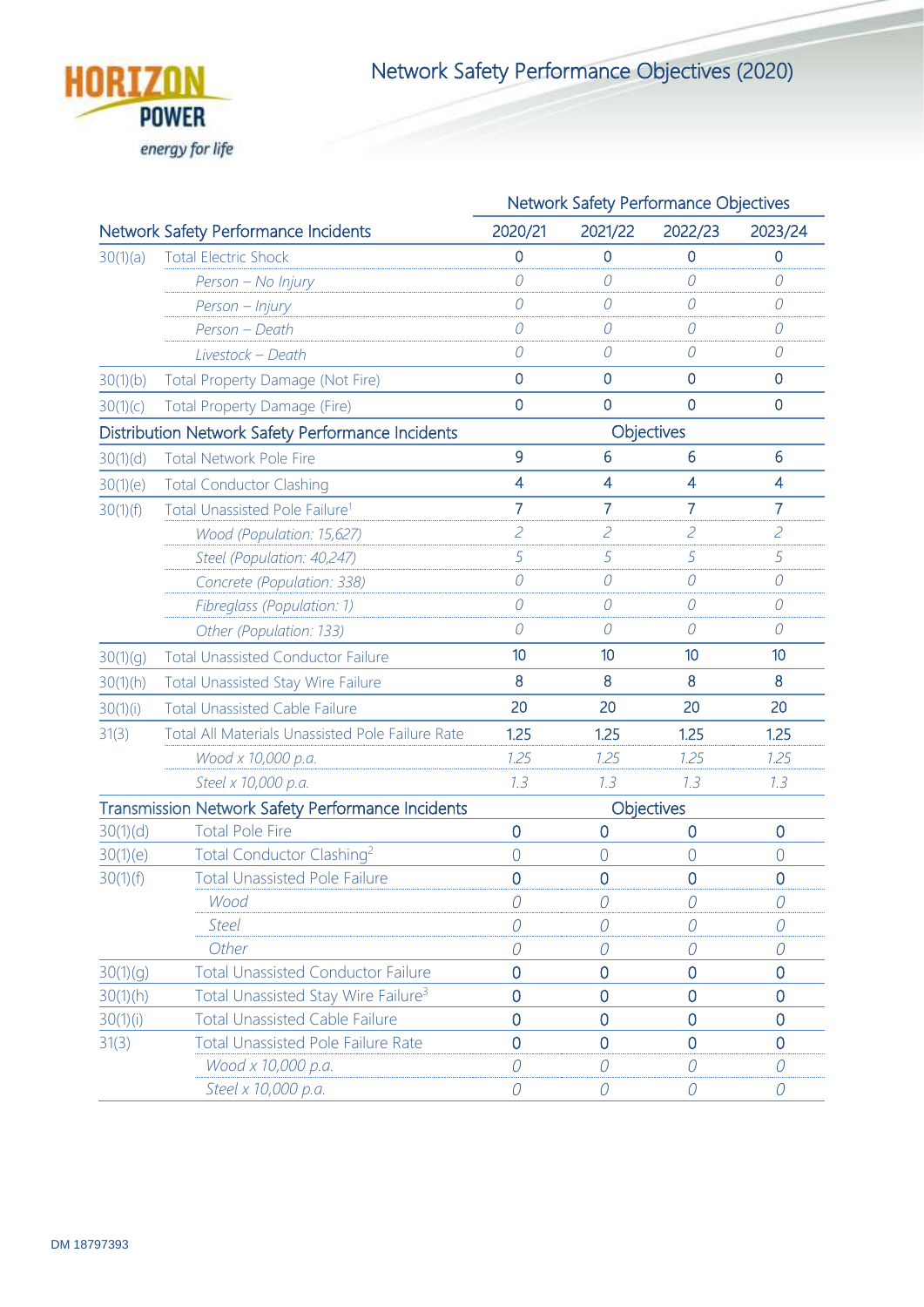

Network Safety Performance Objectives (2020)

## **Notes**

- 1. Unassisted steel pole failures and failure rates also include street light poles
- 2. Unassisted conductor clashing objectives are based on reported incidents this may not capture all clashing incidents occurring on the network
- 3. Unassisted stay wire<sup>1</sup> failure objectives are based on reported incidents this may not capture all stay wire failure incidents occurring on the network as these may not be identified until inspected.

-

<sup>&</sup>lt;sup>1</sup> As opposed to the stay assembly which includes anchors and rods